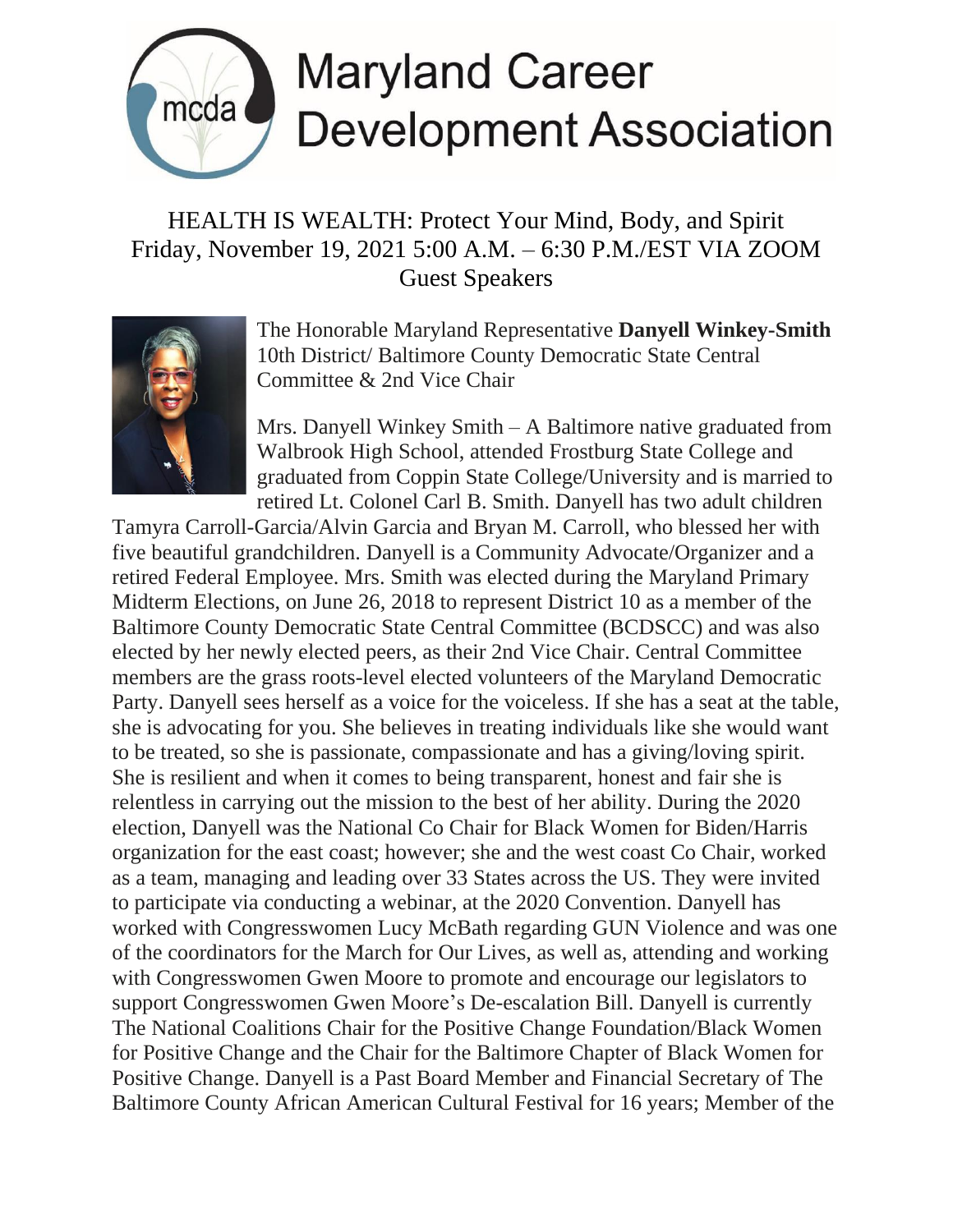Baltimore County Leaque of Women Voters, Member of Baltimore County, Moms Demand Action and Past Political Awareness & Involvement/Social Action Chair of Delta Sigma Theta Sorority, Inc., Baltimore County Alumnae Chapter for 5 years, as well as several other leadership positions within her local sorority chapter.

As an activist and community leader Danyell's passion and mission was always to ensure that qualified and dedicated democratic candidates are elected to public office. Her duties range from working and managing polls, phone banking, canvassing, party building and fundraising. She proudly identifies as a community organizer and advocate. Mrs. Smith has served as a voter education advocate with local and national organizations at every level, from Election Judge and Chief Democratic Judge to partnerships with the League of Women Voters, Women's March, The March for Our Lives and Black Girls Vote. Mrs. Smith truly believes that information is power, as she focuses on informing and educating communities/individuals. Her goal is to ensure that diversity via ethnicity and generational individuals should be included at every level of the decision-making process. Another one of her motto's is, if we don't have a seat at the table, then we need to bring our own chairs to the table. There is power in numbers and coalition building and strategy is key to our progress and our existence. There are no I's in TEAM, so let's work smarter and not harder.



**Dr. Jodi Jacobson Frey**, PhD, LCSW-C, CEAP is a Professor at The University of Maryland, School of Social Work. Dr. Frey chairs the Social Work in the Workplace & Employee Assistance Sub-specialization (formerly EAP Sub-specialization) and the Financial Social Work Initiative. She is the Founder and Faculty Executive Director of the newly launched Behavioral Health and Well-Being Lab (BHWell Lab). She is also co-Chair of the

Univeristy of Maryland Mental Health and Addiction Health Disparities Think Tank. Her MSW and PhD degrees were earned from the University of Maryland.

Dr. Frey's research focuses on workplace behavioral health, including the impact of employee health and well-being on productivity and safety. She studies the effectiveness of employee assistance, work/life, and related programs for working age adults and families. She has dedicated a significant portion of her research and advocacy to suicide prevention and crisis response in the workplace.

Recent refereed articles have been published in JAMA, American Journal of Addictions, Social Work, Journal of Career Development, Journal of Occupational